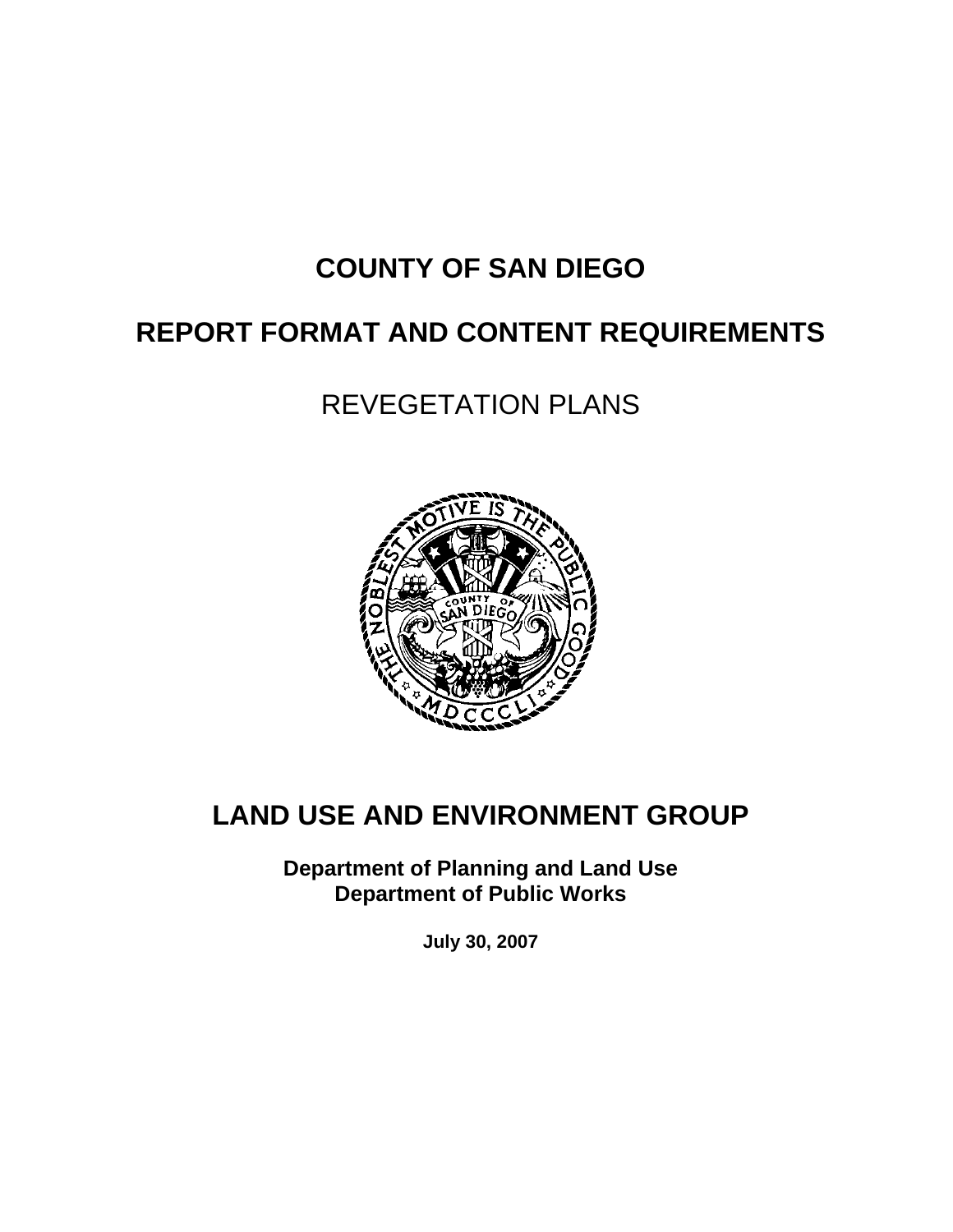#### **APPROVAL**

I hereby certify that these **Report Format and Content Requirements for Revegetation Plans** are a part of the County of San Diego, Land Use and Environment Group's Technical Report Format and Content Requirements and were considered by the Director of Planning and Land Use, in coordination with the Director of Public Works on the  $30<sup>th</sup>$  day of July, 2007.

**ERIC GIBSON** Interim Director of Planning and Land Use **JOHN SNYDER** Director of Public Works

I hereby certify that these **Report Format and Content Requirements for Revegetation Plans** are a part of the County of San Diego, Land Use and Environment Group's Technical Report Format and Content Requirements**.** The Director of Planning and Land Use is authorized to approve revisions to these Report Format and Content Requirements for Revegetation Plans.

Approved, July 30, 2007

Crandra

CHANDRA WALLAR Deputy CAO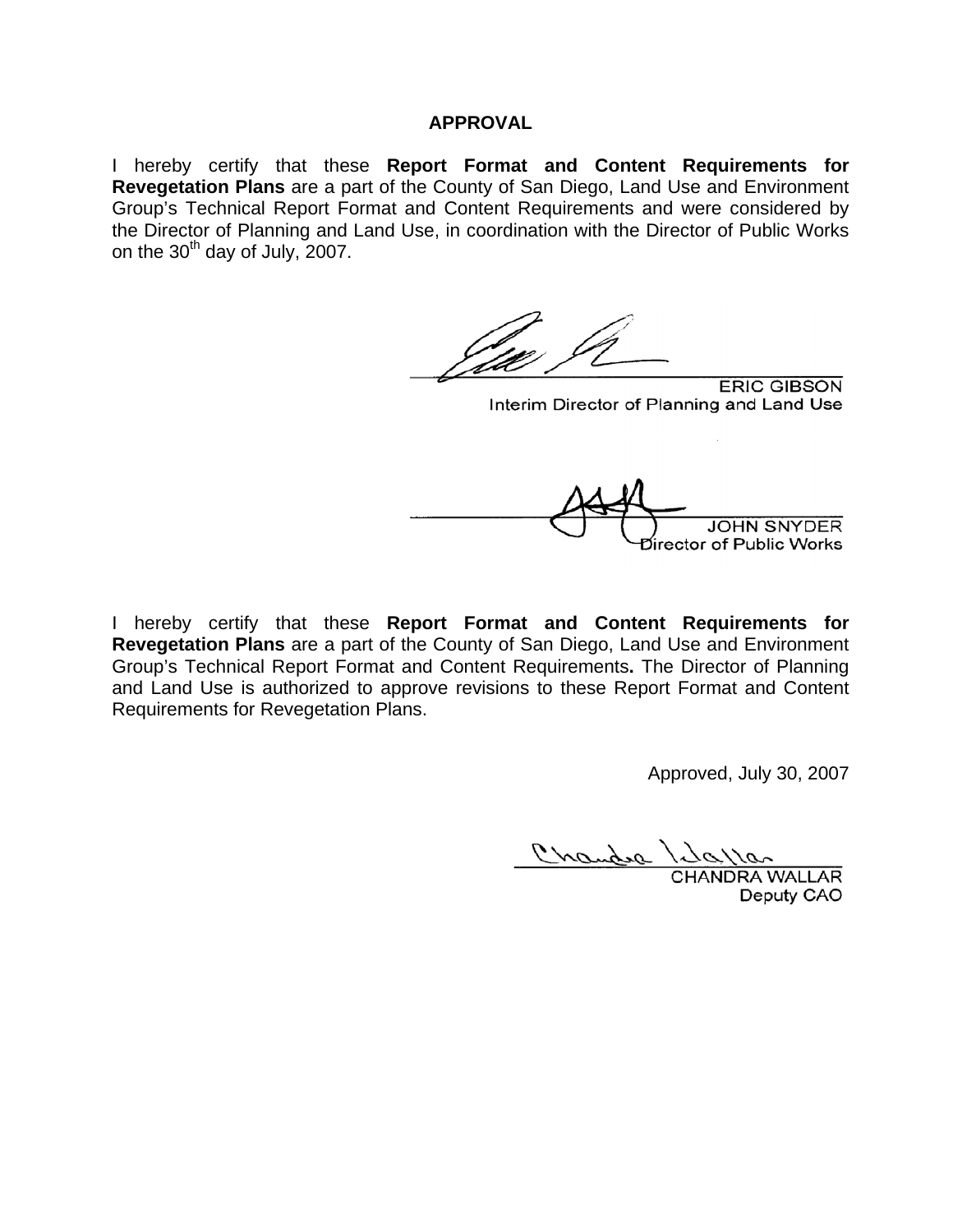#### **PURPOSE**

The requirements contained within this document provide guidance on preparing Revegetation Plans that are required as part of mitigation for discretionary projects and/or violation cases that are being processed by the Land Use and Environment Group. These guidelines are designed to:

- Ensure the quality, accuracy and completeness of Revegetation Plans.
- Aid in staff's efficient and consistent review of maps and documents from different consultants.
- Provide adequate information to make appropriate planning decisions and to make determinations regarding conformance with applicable regulations and policies.
- Increase the efficiency of the review process and avoid unnecessary time delays.
- Provide better consistency between the County and other regulating agencies.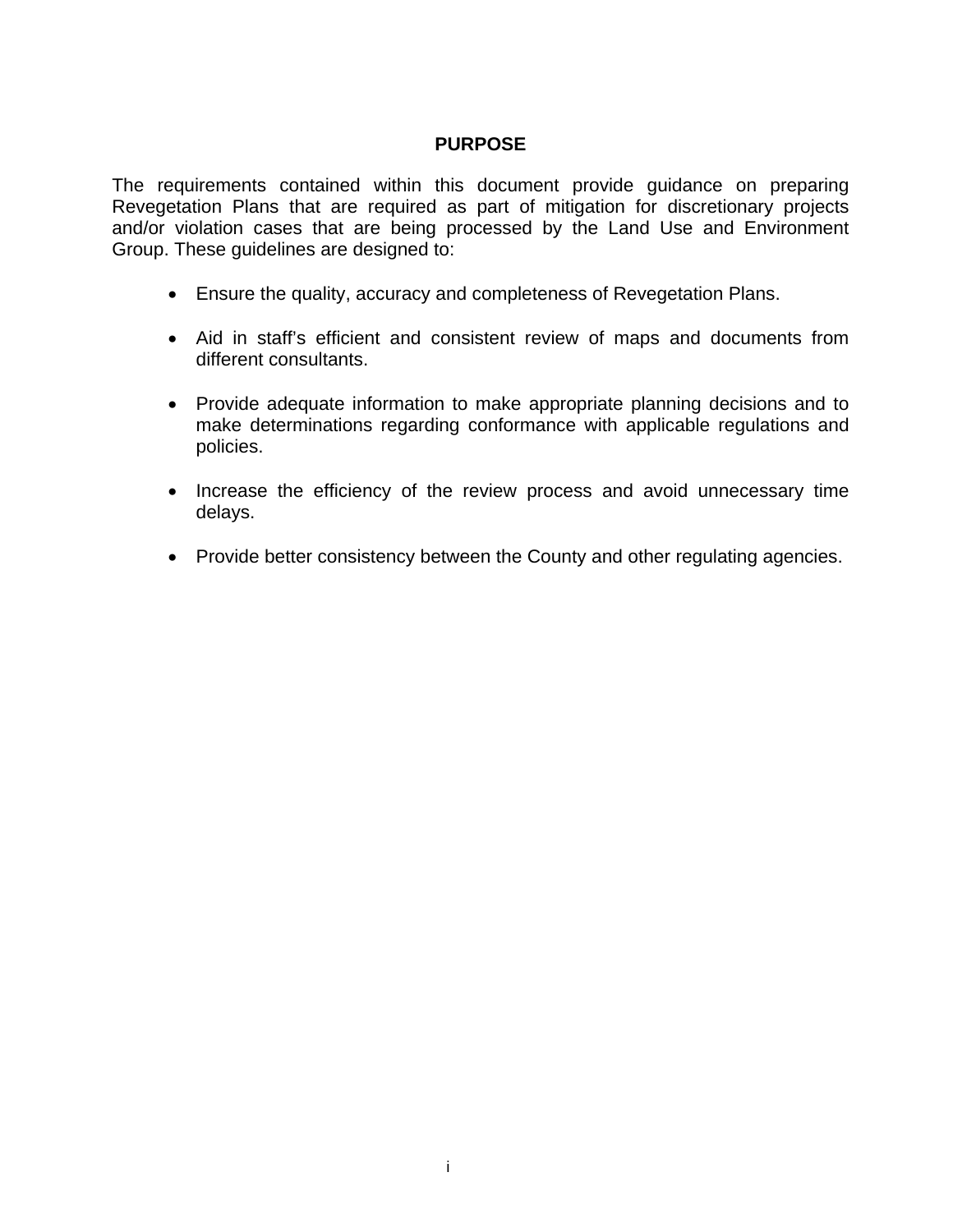#### **LIST OF PREPARERS AND TECHNICAL REVIEWERS**

#### **County of San Diego**

Dave Kahler, DPLU, Primary Author Jeff Murphy, DPLU, Contributing Author Maggie Loy, DPLU Contributing Author Bobbie Stephenson, DPLU, Technical Review

#### **Technical Review Panel**

Tom Cherry, Landscape Architect, Jones/Stokes Mark LaRue, Landscape Architect, Stantec Tim Cass, Biologist, Helix Environmental Mark Dodero, Biologist, RECON Betty Dehoney, Biologist, HDR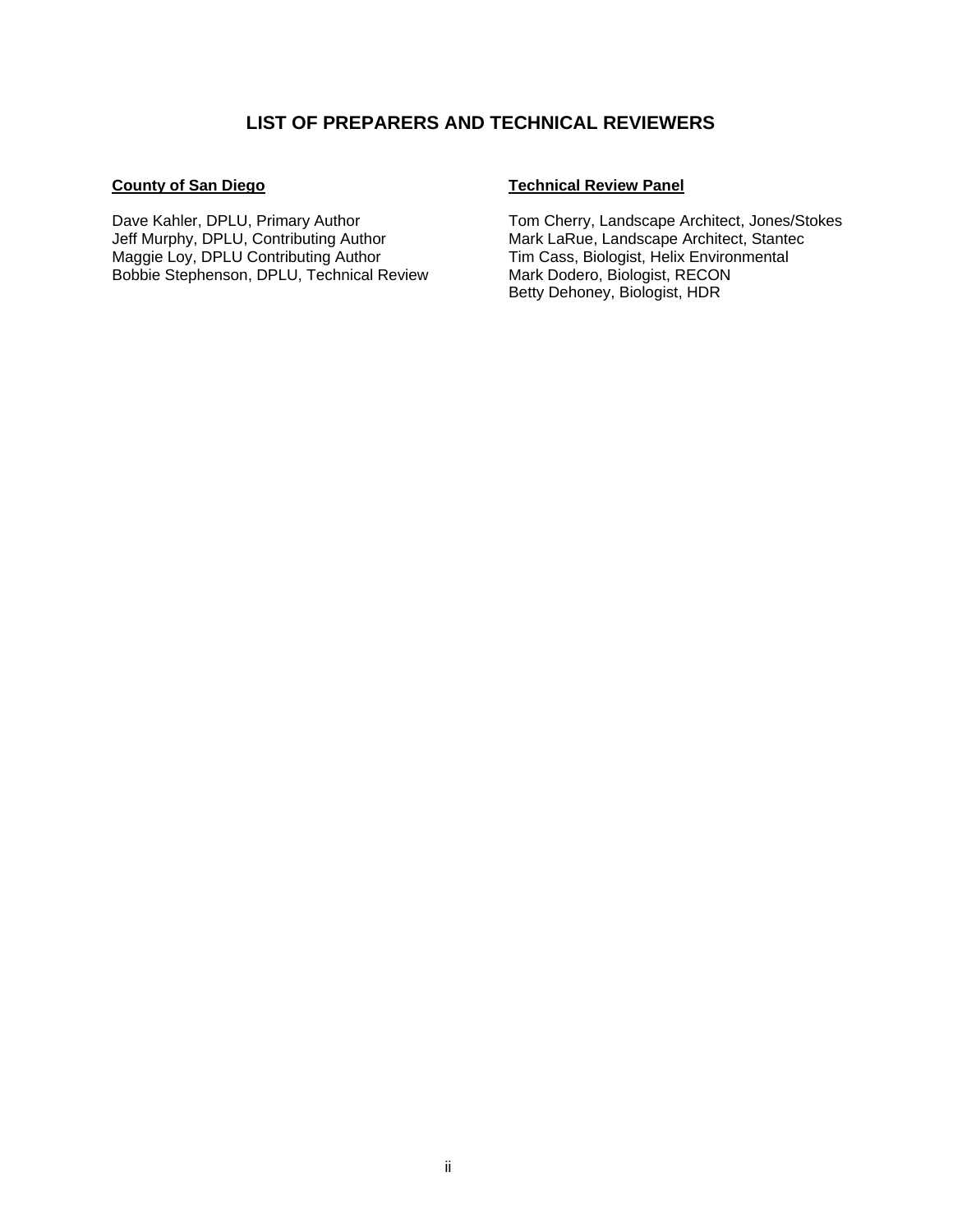## **TABLE OF CONTENTS**

| <b>Section</b> |     |       |                                                              |  |  |
|----------------|-----|-------|--------------------------------------------------------------|--|--|
| 1.0            |     |       |                                                              |  |  |
|                | 1.1 |       |                                                              |  |  |
|                |     |       |                                                              |  |  |
|                |     |       |                                                              |  |  |
|                |     |       |                                                              |  |  |
|                |     |       |                                                              |  |  |
|                | 1.2 |       | <b>General Guidance and Key Compliance Points</b>            |  |  |
|                |     |       |                                                              |  |  |
|                |     |       |                                                              |  |  |
| 2.0            |     |       |                                                              |  |  |
|                | 2.1 |       |                                                              |  |  |
|                | 2.2 |       |                                                              |  |  |
|                | 2.3 |       | Description of the Development Project/Impact Site for which |  |  |
|                |     |       |                                                              |  |  |
|                |     |       |                                                              |  |  |
|                |     |       |                                                              |  |  |
|                |     |       | 2.3.3 Summary of Overall Development Project with            |  |  |
|                |     |       |                                                              |  |  |
|                | 2.4 |       |                                                              |  |  |
|                |     |       | 2.4.1 Type(s) and Area(s) of Habitat to be Established,      |  |  |
|                |     |       | Revegetated, Restored, Enhanced, and/or Preserved 5          |  |  |
|                |     |       |                                                              |  |  |
|                |     |       |                                                              |  |  |
|                |     |       |                                                              |  |  |
|                |     |       |                                                              |  |  |
|                | 2.5 |       | Description of the Proposed Compensatory Mitigation Site  6  |  |  |
|                |     |       |                                                              |  |  |
|                |     | 2.5.2 |                                                              |  |  |
|                |     |       |                                                              |  |  |
|                |     |       |                                                              |  |  |
|                |     |       |                                                              |  |  |
|                |     | 2.5.6 |                                                              |  |  |
|                | 2.6 |       | Implementation Plan for the Compensatory Mitigation Site  8  |  |  |
|                |     |       | 2.6.1 Rationale for Expecting Implementation Success  8      |  |  |
|                |     | 2.6.2 |                                                              |  |  |
|                |     |       |                                                              |  |  |
|                |     |       |                                                              |  |  |
|                |     |       |                                                              |  |  |
|                |     | 2.6.6 |                                                              |  |  |
|                | 2.7 |       |                                                              |  |  |
|                |     | 2.7.1 |                                                              |  |  |
|                |     |       |                                                              |  |  |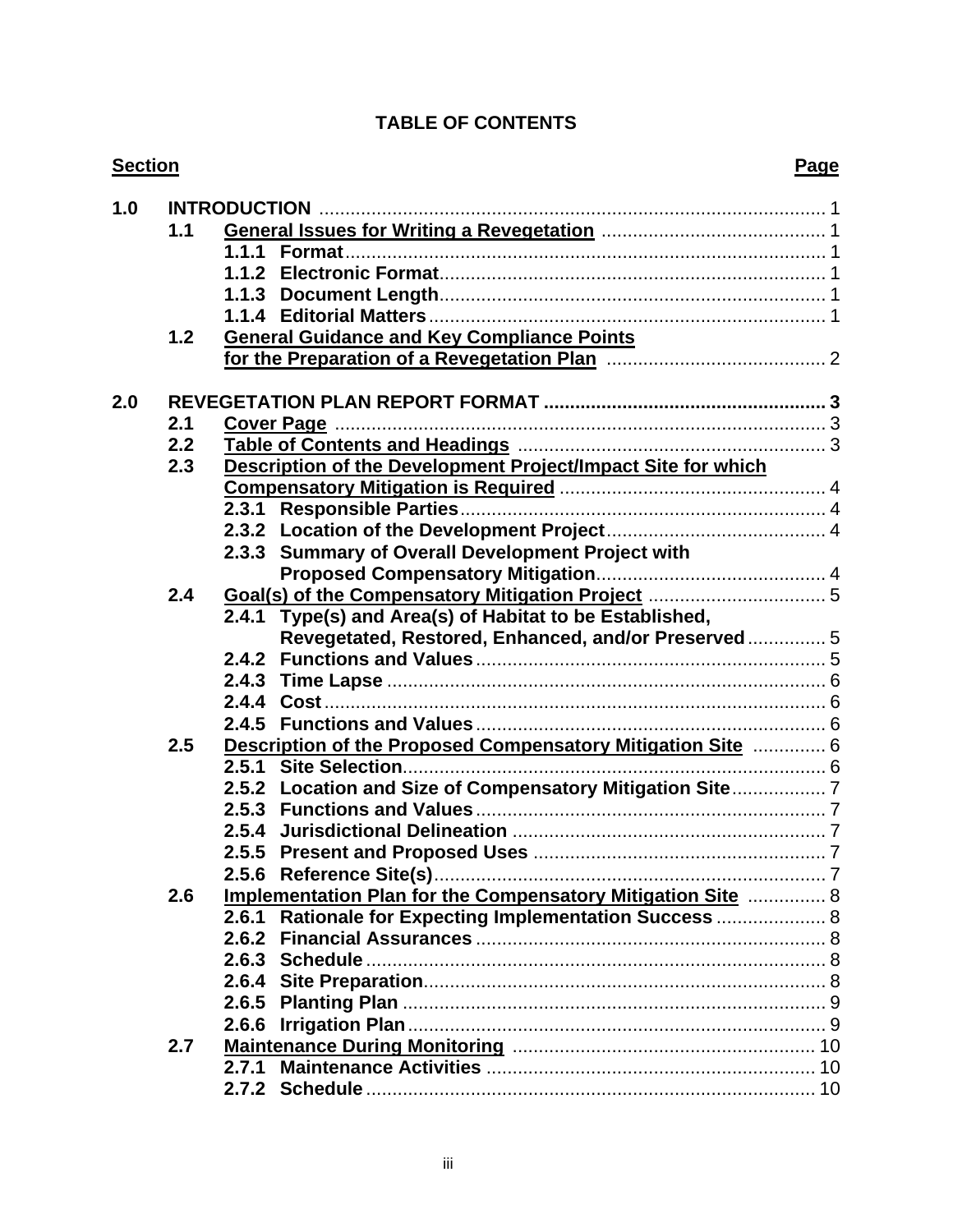| 2.8  |        |                                                                 |  |  |  |
|------|--------|-----------------------------------------------------------------|--|--|--|
|      |        | 2.8.1 Performance Standards for Target Dates                    |  |  |  |
|      |        |                                                                 |  |  |  |
|      |        |                                                                 |  |  |  |
|      |        | 2.8.3 Target Hydrological Regime (Wetland/Vernal Pools Only) 11 |  |  |  |
|      |        |                                                                 |  |  |  |
|      |        |                                                                 |  |  |  |
|      |        |                                                                 |  |  |  |
|      |        |                                                                 |  |  |  |
| 2.9  |        |                                                                 |  |  |  |
| 2.10 |        |                                                                 |  |  |  |
|      |        |                                                                 |  |  |  |
|      |        | 2.10.2 Alternative Locations for Contingency Compensatory       |  |  |  |
|      |        |                                                                 |  |  |  |
|      | 2.10.3 |                                                                 |  |  |  |
| 2.11 |        |                                                                 |  |  |  |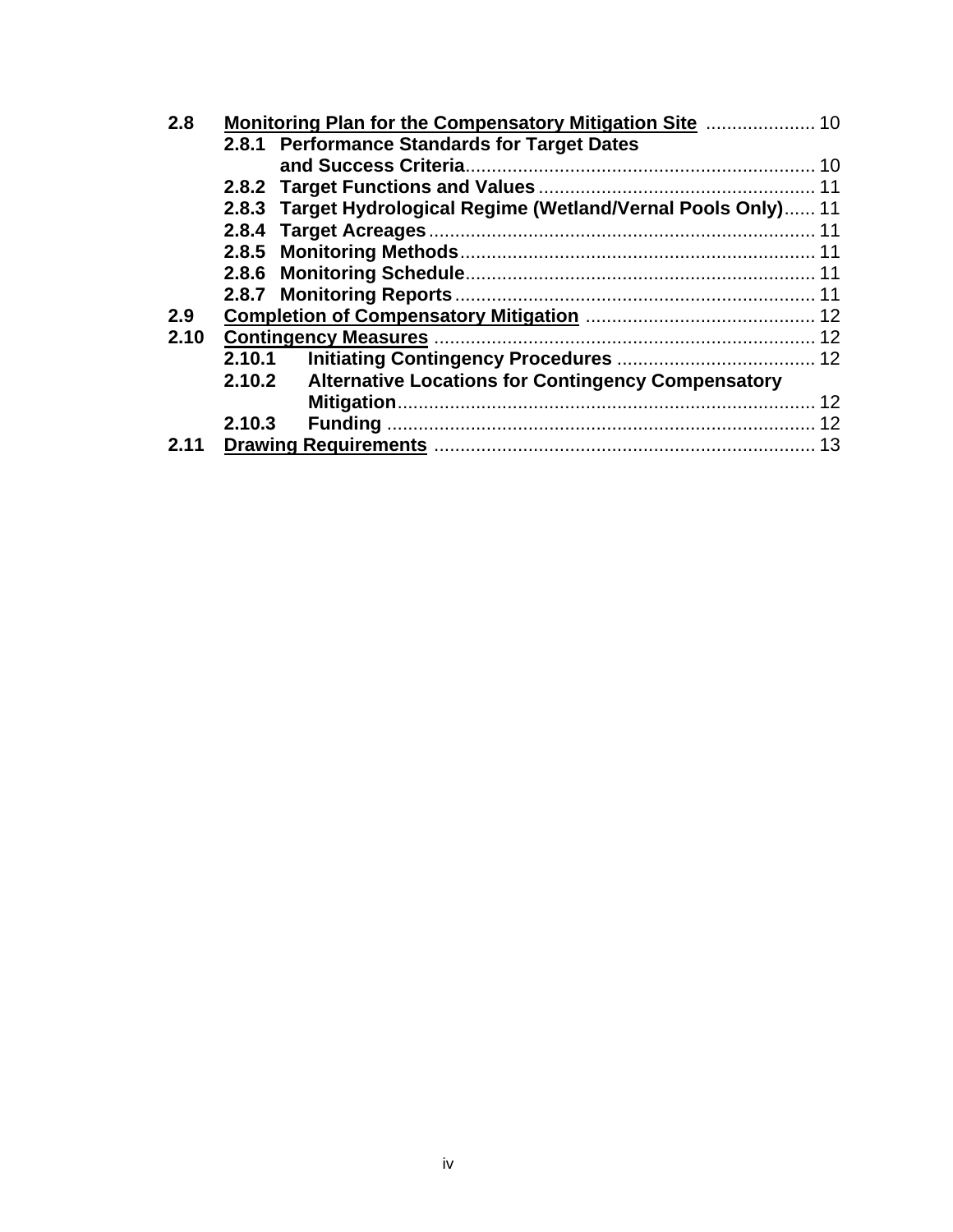## **List of Acronyms**

- DPLU Department of Planning and Land Use
- POC Point of Connection
- RP Revegetation Plan
- UTM Universal Transverse Mercator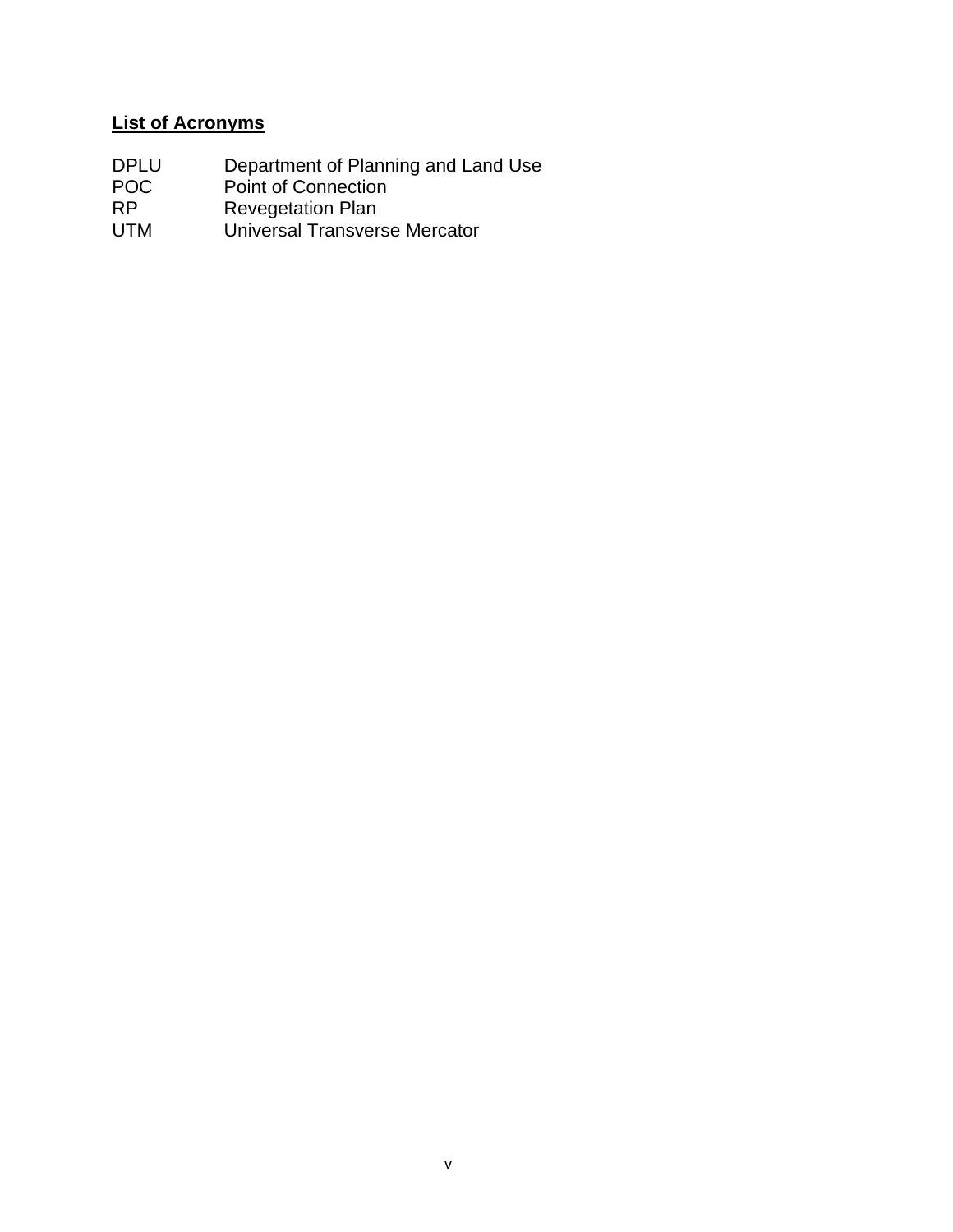#### **1.0 INTRODUCTION**

The Revegetation Plan (RP) shall follow the formats and guidance in this document. The overall length of the RP and the amount of information to include will vary depending on the size, scope and complexity of the mitigation.

#### **1.1 General Issues for Writing a Revegetation Plan**

#### **1.1.1 Format**

Unless an exception is granted, every draft RP shall have the components as detailed in the following pages.

**DOCUMENTS THAT DO NOT CONTAIN ALL OF THE MANDATORY SECTIONS DESCRIBED IN THIS DOCUMENT WILL NOT BE ACCEPTED FOR REVIEW BY COUNTY STAFF UNLESS AN EXCEPTION IS GIVEN BY THE DIRECTOR OF THE DEPARTMENT OF PLANNING AND LAND USE (DPLU).**

#### **1.1.2 Electronic Format**

Any draft text submitted electronically to the County for comment and review shall be formatted in Microsoft Word (2003 version or later). Staff may also request draft text to be submitted in PDF files. The electronic submission of draft text should be placed on CD.

#### **1.1.3 Document Length**

The length of the draft RP must be kept to the absolute minimum. The document shall be only as long as required to accurately convey the pertinent issues and proposed mitigation/monitoring. Extraneous and "filler" material must always be omitted from the RP.

#### **1.1.4 Editorial Matters**

- The draft RP must be properly edited for correct format, spelling, grammar, page numbering, internal consistency and other editorial matters.
- The draft RP must be prepared in a clear format, written in clear language for review and understanding by decision-makers and the public. (§15140.)
- To the extent possible, complex and extremely analytical materials should be summarized and simplified.
- The draft RP must be written in a factual and objective manner.
- The document must provide a good faith effort of full disclosure.
- An RP that attempts to "bias" the document in favor of or against the development project are unacceptable. **COUNTY STAFF WILL REJECT THE DRAFT RP IF PRELIMINARY REVIEW REVEALS NUMEROUS EDITORIAL AND/OR FACTUAL ERRORS OR OBVIOUS SLANT.**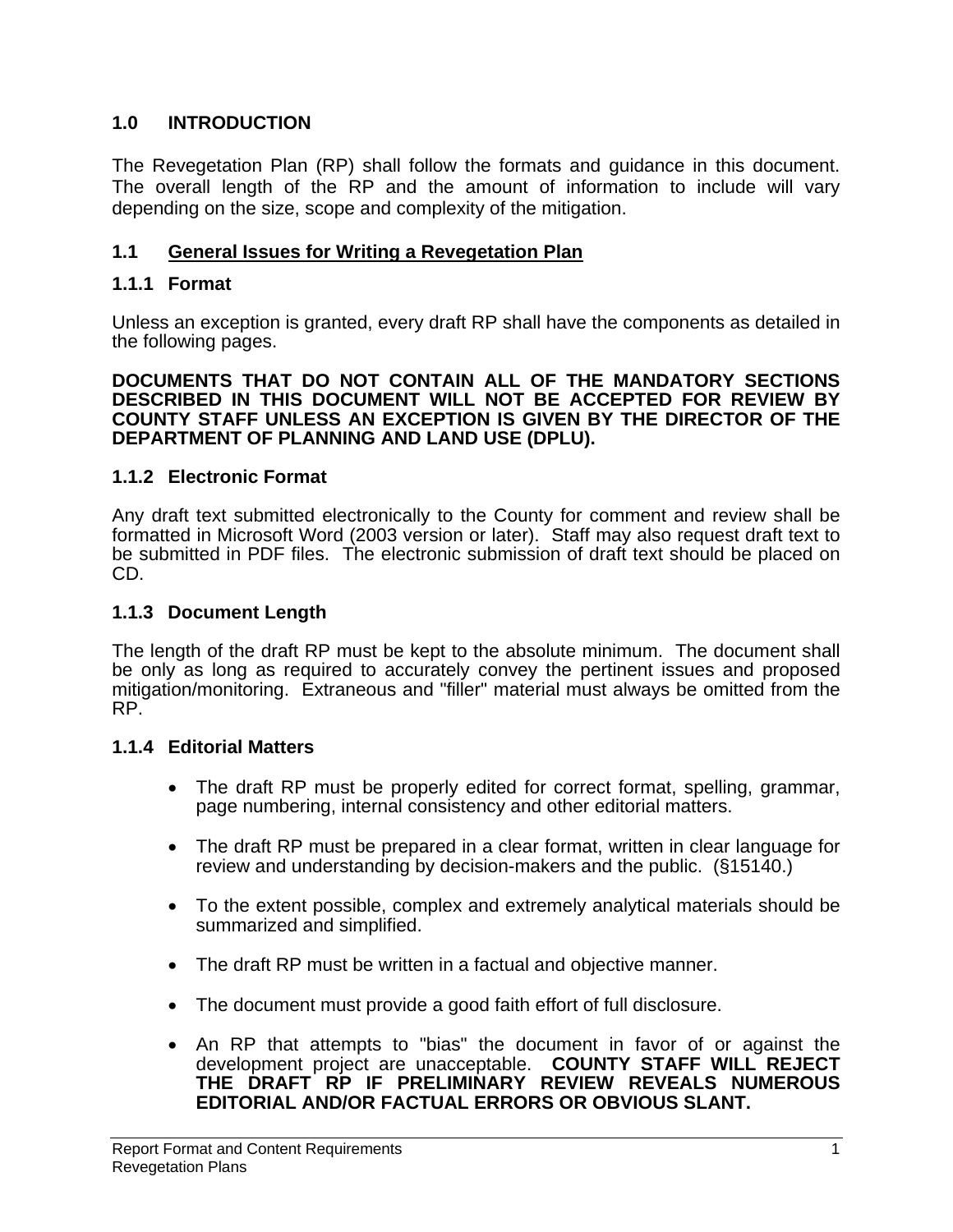• Other documents may be incorporated by reference, provided that the referenced document is summarized in the draft RP and is made available for public inspection at a public place identified in the draft RP, including a County office.

#### **1.2 General Guidance and Key Compliance Points for the Preparation of a Revegetation Plan**

- Do not include extraneous or surplus information.
- Instead of referring to "County Policy ...," specify whether the cited document is a County regulation (cite Code section), a Board of Supervisors Policy (cite policy number), a Departmental Policy, or an informal policy or practice.
- Maintain consistent terminology.
- Present discussion and analysis with a tone that is professional, academic and impartial, rather than argumentative or development project advocacy.
- Where other documents are incorporated by reference, explain the purpose for doing so and briefly describe or summarize the part or parts incorporated. Such reference should be placed in the applicable narrative sections.
- Provide factual SUPPORT and RATIONALE for all conclusions stated.
- Check the accuracy of all factual statements. For example, it is not acceptable to state that a County regulation sets forth a particular requirement, if in fact it does not.
- Reports should be concise and written in a professional manner suitable for peer review. Staff may reject reports based on quality if the report is written in such a manner that a timely and accurate review cannot be completed.
- Attached plot plans and maps must be to standard engineering scale and contain a north arrow and both number and bar scales. When maps are reduced, they are to be scalable by standard engineering scale.
- Draft copies of the report should have all changes made in response to staff comments in strikeout/underline form. Final copies of the report should be clean, with all editing marks removed.
- The Draft RP will be reviewed for accuracy and completeness by a County Biologist and County Landscape Architect. The plan is considered draft until accepted by the Director of Planning and Land Use.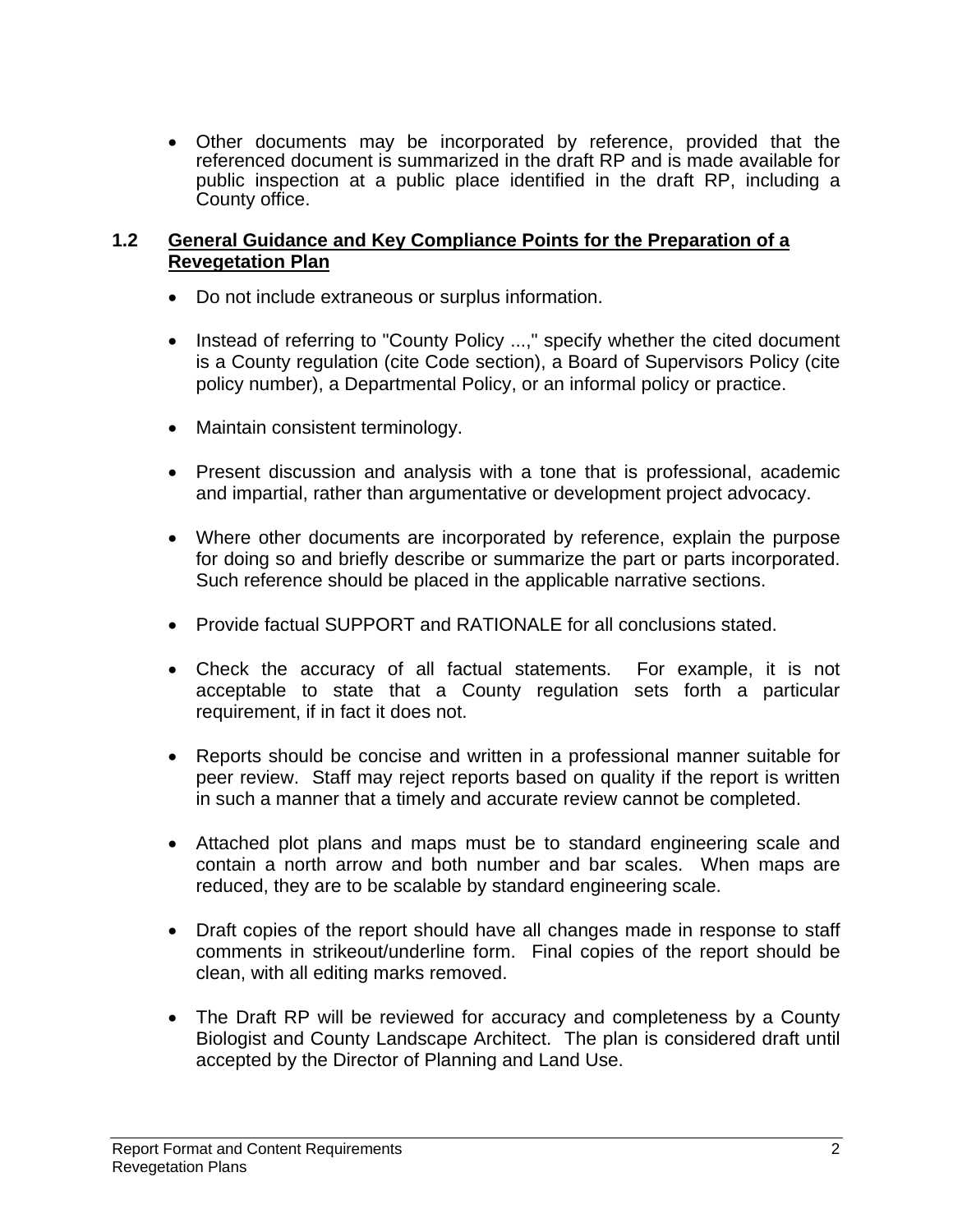## **2.0 REVEGETATION PLAN REPORT FORMAT**

## **2.1 Cover Page**

The Cover Page of the RP shall not include company slogans or pictures. It shall include the following information:

- Project common name
- Project application number, associated discretionary permit numbers (TMXX-XXX, ZAPXX-XXX) and the environmental log number (Log No. XX-XX-XXX).
- Date of the original report, followed by the date(s) of all iterations (Final document to only show date of acceptance).
- Principal author's name, firm name and address
- Signature of principal author
- Project applicant's name and address
- A statement that reads: "*Prepared for the County of San Diego*"

#### **2.2 Table of Contents and Headings**

The table of contents must follow the order and format outlined in this document. Page numbers should be assigned when possible. Titles of each attachment/appendix should be listed in the order in which they are found in the document. The Table of Contents must be formatted in the following manner:

#### **CHAPTER I. CHAPTERS SHALL BE SPECIFIED BY NUMBER AND SHALL BE PRESENTED IN BOLD AND IN ALL CAPS**

- **I.I First level subchapters shall be specified by number and shall be presented in upper and lower case, bold, and underlined**
	- **I.I.I Second level subchapters shall be specified by number and shall be presented in upper and lower case, and bold.** 
		- *I.I.I.I Third level subchapters shall be specified by number and shall be presented in upper and lower case, italics, and bold***.**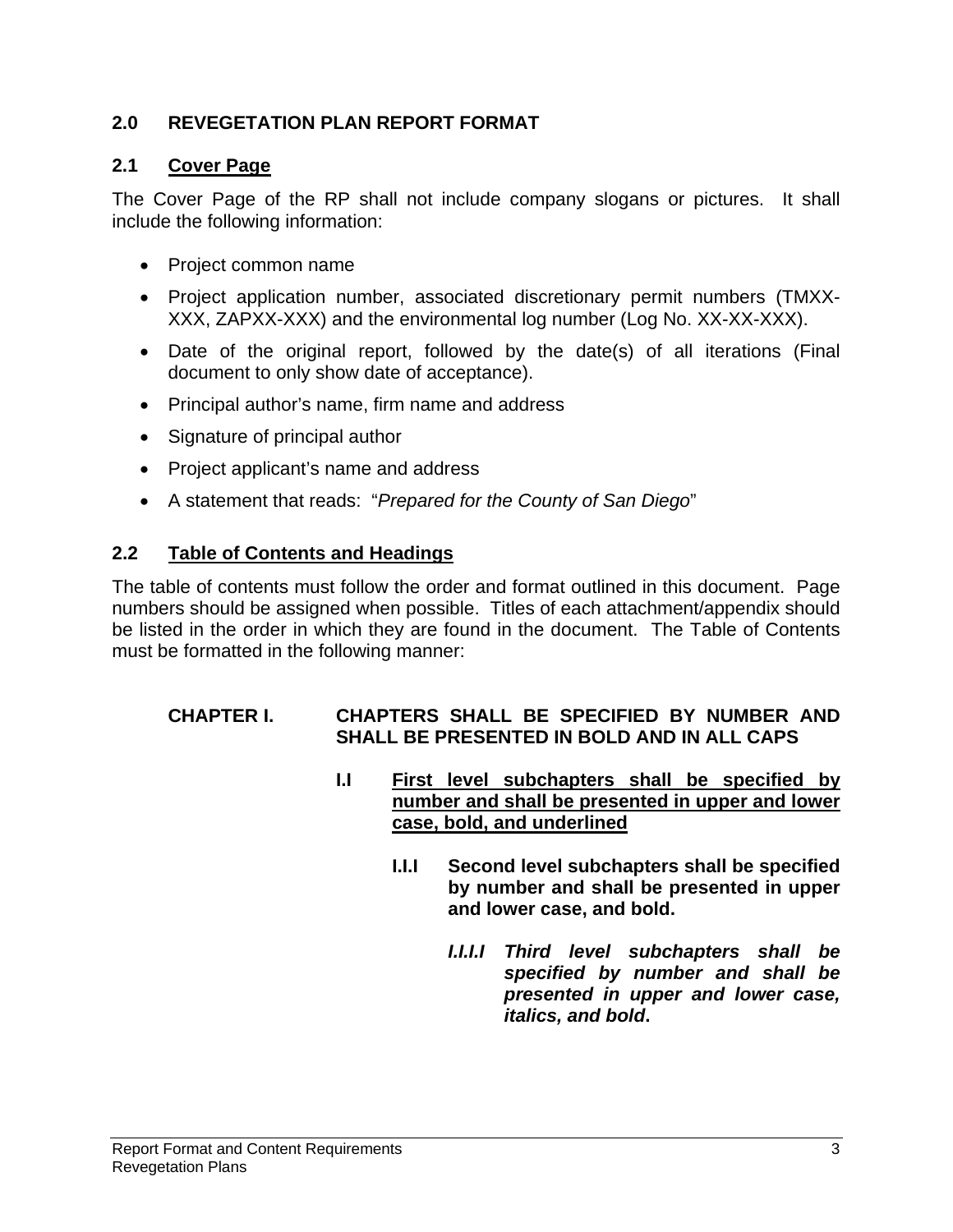#### **2.3 Description of the Development Project/Impact Site for which Compensatory Mitigation is Required**

#### **2.3.1 Responsible Parties**

Identify who is responsible for the proposed development project.

## **2.3.2 Location of the Development Project**

Discuss the development project location in the local and regional context. Include a vicinity map, project map, and a map showing location of revegetation work within the site. In the event the revegetation site is adjacent to steep topography or continuous habitat, additional mapping information may be required.

## **2.3.3 Summary of Overall Development Project with Proposed Mitigation**

Describe the development project by summarizing the existing environmental conditions on the proposed development project site, the impacts to be caused by the development, and the general design approach (concept) of the revegetation project. At a minimum, include the following items for the development site:

- (1) Current environmental setting and site conditions
- (2) Project size (acres)
- (3) Topography
- (4) Vegetation types
- (5) Wildlife
- (6) Sensitive species
- (7) As an appendix to the Revegetation Plan, a copy of the relevant sections of the biology report (mitigation requirements and habitat being impacted) for the development project.
- (8) Sensitive resources affected, by habitat
- (9) Types, functions, and values of habitat(s) to be restored
	- (a) Describe the development project impacts resulting in the revegetation requirement, both permanent and temporary, as applicable (give quantitative impacts in a table).
	- (b) Identify the type, function, and value components of the habitat(s) to be impacted on the development site.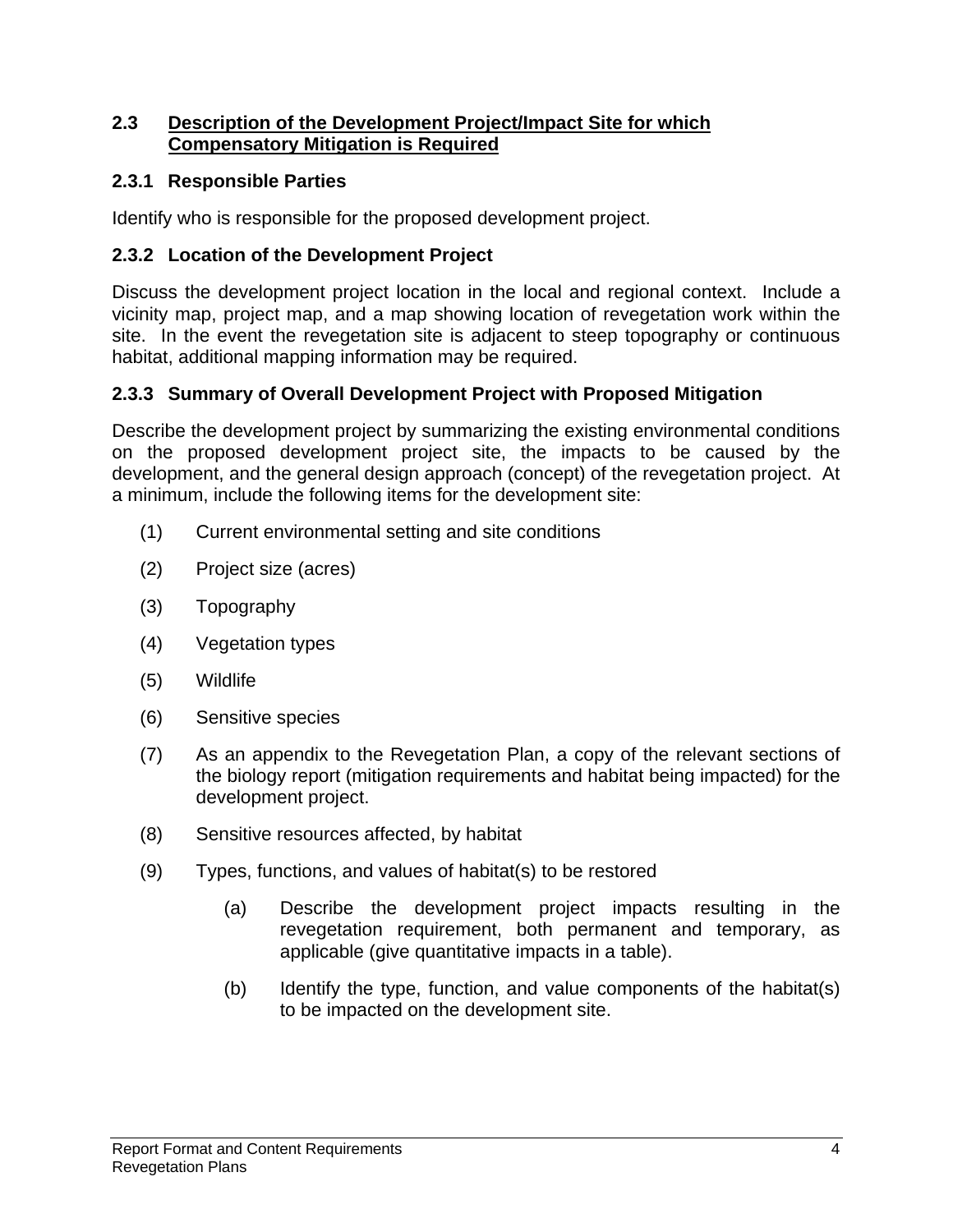## **2.4 Goal(s) of the Compensatory Mitigation Project**

## **2.4.1 Responsibilities**

Describe in detail the responsibilities of the following entities in regards to the mitigation effort:

- (1) The project owner; and
- (2) The County.

Describe in detail the responsibilities and qualifications of the following entities in regards to the mitigation effort:

- (3) The compensatory mitigation project designer;
- (4) The installation contractor;
- (5) The revegetation monitor; and
- (6) The revegetation maintenance contractor.

#### **2.4.2 Type(s) and Area(s) of Habitat to be Established, Revegetated, Restored, Enhanced, and/or Preserved**

Summarize the following (be succinct):

- (1) Habitat types shall be identified with their Holland Codes, each with a list of agencies having regulatory jurisdiction (if applicable).
- (2) The area of proposed revegetation shall be specified for each habitat type and it shall be no less than what is required by the applicable conditions of approval (provide entire resolution or form of decision with applicable conditions highlighted as an appendix).
- (3) Discussion of mitigation needs (mitigation site acreage, mitigation ratios, habitat types, and proposed enhancements) as applicable. Include a table where appropriate.
- (4) Summarize the discretionary permit or enforcement action conditions and requirements associated with the mitigation project.
- (5) If a conceptual revegetation plan is referenced in the environmental document or resolution of approval, summarize the requirements or concerns of the other agencies, such as U.S. Fish and Wildlife, State Fish and Game, and Army Corps of Engineers, etc.
- (6) For vernal pool restoration, provide a goal that specifies overall watershed improvements to be gained.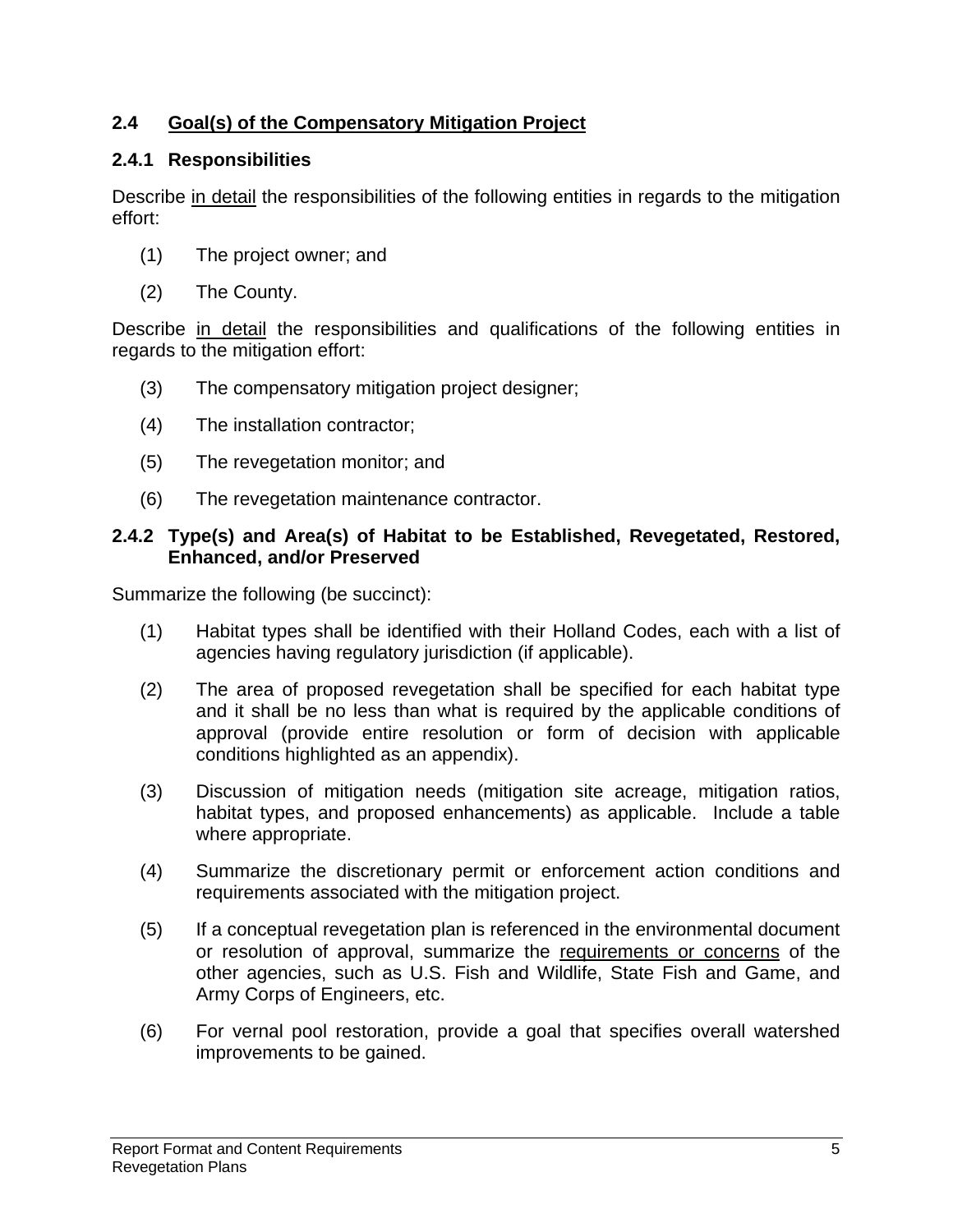## **2.4.3 Functions and Values**

Describe the specific functions and values of habitat type(s) to be established, restored, enhanced, and/or preserved.

## **2.4.4 Time Lapse**

Describe the time lapse between impacts and expected compensatory mitigation success.

## **2.4.5 Cost**

Provide the estimated total cost including the following:

- (1) Include all compensatory mitigation site preparation, planting, maintenance, and monitoring.
- (2) Provide a complete itemized cost estimate for each installation, each maintenance year, and each monitoring year of the mitigation project. Include a 3 percent (compounding) annual inflation factor per year for the compensatory mitigation costs to be applied to the total project cost.

## **2.5 Description of the Proposed Compensatory Mitigation Site**

#### **2.5.1 Site Selection**

Describe the process used to select the proposed mitigation site, including.

- (1) Describe why the chosen revegetation site is suitable. At a minimum, the plan must address the following factors:
	- Physical. These factors include the soil and landscape characteristics of the site and whether they are appropriate for the resource being restored.
	- Biological. These factors include the presence of appropriate habitat in the surrounding area, the susceptibility of the site to weed invasion, and other biological factors.
	- Logistical. The accessibility of the site for implementation, maintenance, monitoring, and site protection from unauthorized use. The site should be easily accessible but protected from off-roadvehicle use or heavy bicycle or foot traffic. This also should be considered when preparing or evaluating the accuracy of the price estimate.
	- Historical. This factor considers using a site that is currently occupied by a sensitive plant or animal species to be restored to the site or using a site where the target species is not known to be present, but where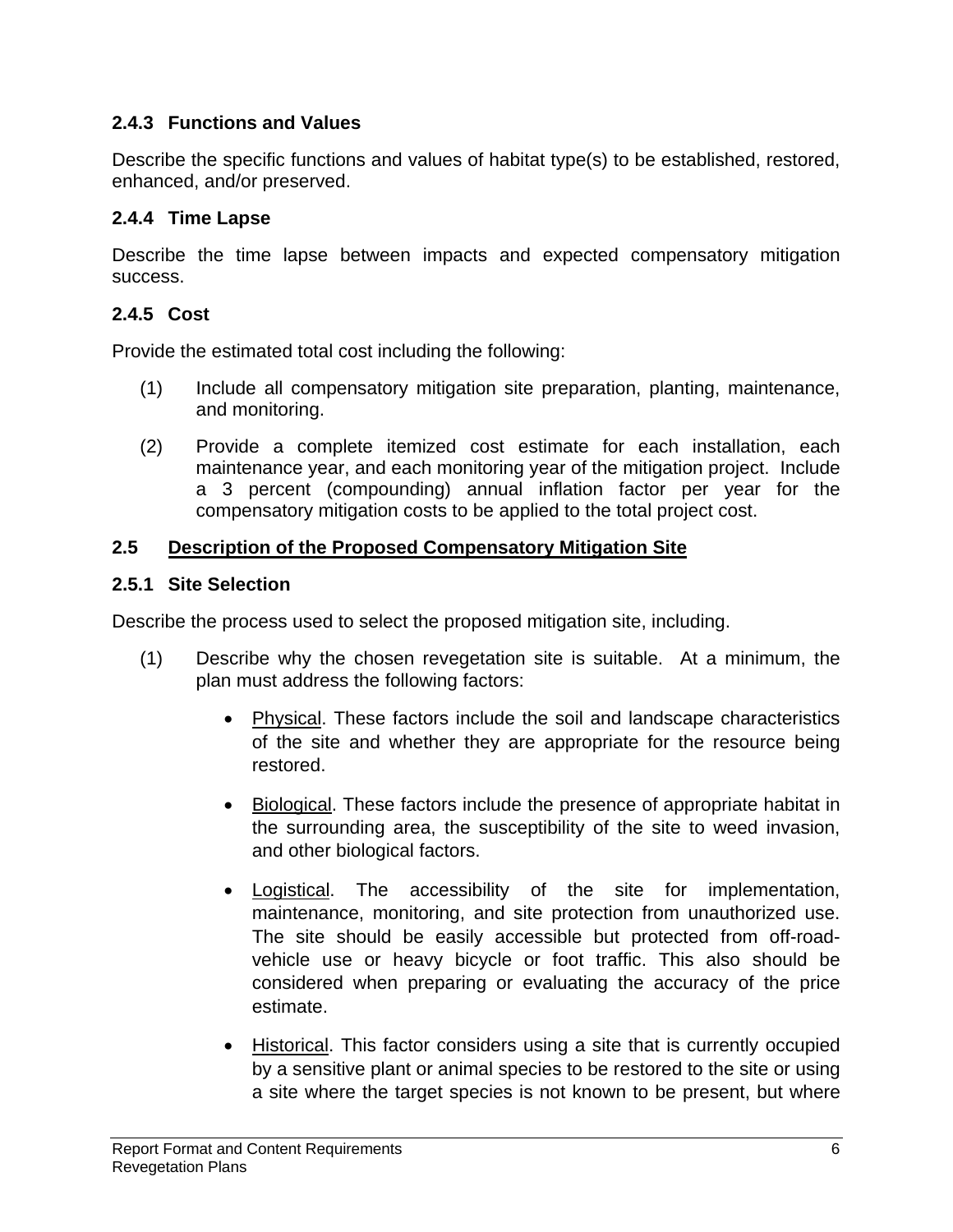revegetation would create potential habitat that would be suitable for the target species.

- (2) For riparian projects, provide evidence that the natural site hydrology and salinity is suitable for supporting the proposed riparian system after irrigation is removed.
- (3) Provide evidence of soil suitability.

## **2.5.2 Location and Size of Compensatory Mitigation Site**

Describe the location and size of the site, including latitude/longitude or Universal Transverse Mercator (UTM) coordinates.

## **2.5.3 Functions and Values**

Describe the existing functions and values of the compensatory mitigation site, including:

- (1) Describe the baseline condition of the area proposed for compensatory mitigation.
- (2) Provide the results of a biological survey of the mitigation site to determine percent cover by native species, percent cover by weeds, species diversity, and any other information relevant to establishing success criteria for the proposed compensatory mitigation project.

## **2.5.4 Jurisdictional Delineation**

Include the results of the Jurisdictional Delineation if one has been done on the compensatory mitigation site.

## **2.5.5 Present and Proposed Uses**

- (1) Identify the present and proposed uses of the Compensatory Mitigation Site and All Adjacent Areas (including zoning and long-term protection measures)
- (2) If temporary and/or permanent fencing is required, show on construction/ implementation documents. If fencing is required gates should be specified and located on the plan. In addition, the access route to the revegetation area should also be defined to limit damage and disturbance to areas surrounding the reveg site. Signage may also be required to protect the site.

## **2.5.6 Reference Site(s)**

(1) Provide the results of a biological survey of the reference site to determine percent cover by native species, percent covered by weeds, species diversity, and any other information relevant to establishing success criteria for the proposed compensatory mitigation project.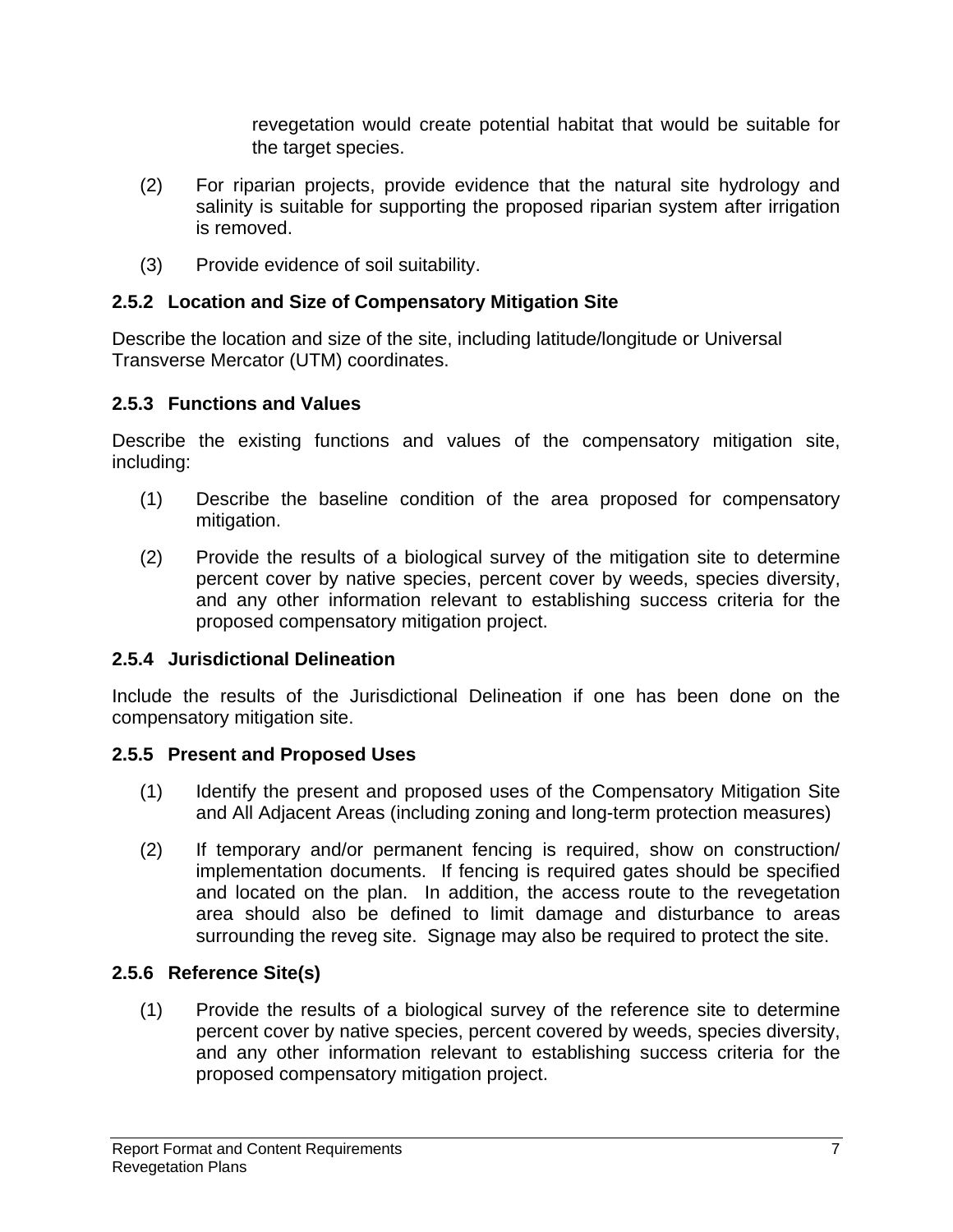- (2) Provide the standards for tracking the progress of the compensatory mitigation project
- (3) Establish reference site(s) of adequate size to determine mitigation success criteria. Show location of the reference site on a mitigation project site map. The site should be within 500 feet of the proposed revegetation site or impact site, if possible.
- (4) Flag the site in the field so that a County representative can review the site at the time of Revegetation Plan submittal.

#### **2.6 Implementation Plan for the Compensatory Mitigation Site**

#### **2.6.1 Rationale for Expecting Implementation Success**

Describe the rationale for expecting that the revegetation program will be successful.

## **2.6.2 Financial Assurances**

- (1) Specify type of assurances and identify the responsible party.
- (2) Include the following statement: "**A revegetation agreement shall be signed and notarized by the property owner following approval of this revegetation plan and accompanied by the required security as agreed upon by the County of San Diego.**"

## **2.6.3 Schedule**

Describe the schedule for the complete revegetation program.

## **2.6.4 Site Preparation**

- (1) Describe in general terms, the type of equipment proposed for use to implement the revegetation project, i.e., heavy equipment for grading, imprinted, hydroseed truck, etc.
- (2) Describe the accessibility to the site for such equipment.
- (3) Describe the measures for protecting adjacent habitat during construction.
- (4) Describe the permanent and temporary protection measures for the revegetation areas.
- (5) Provide anticipated start and completion dates. If the compensatory mitigation project is phased, provide estimated dates for the various phases.
- (6) Provide a list of proposed container plants for the project. Include plant scientific and common names, quantity, and container size. Include any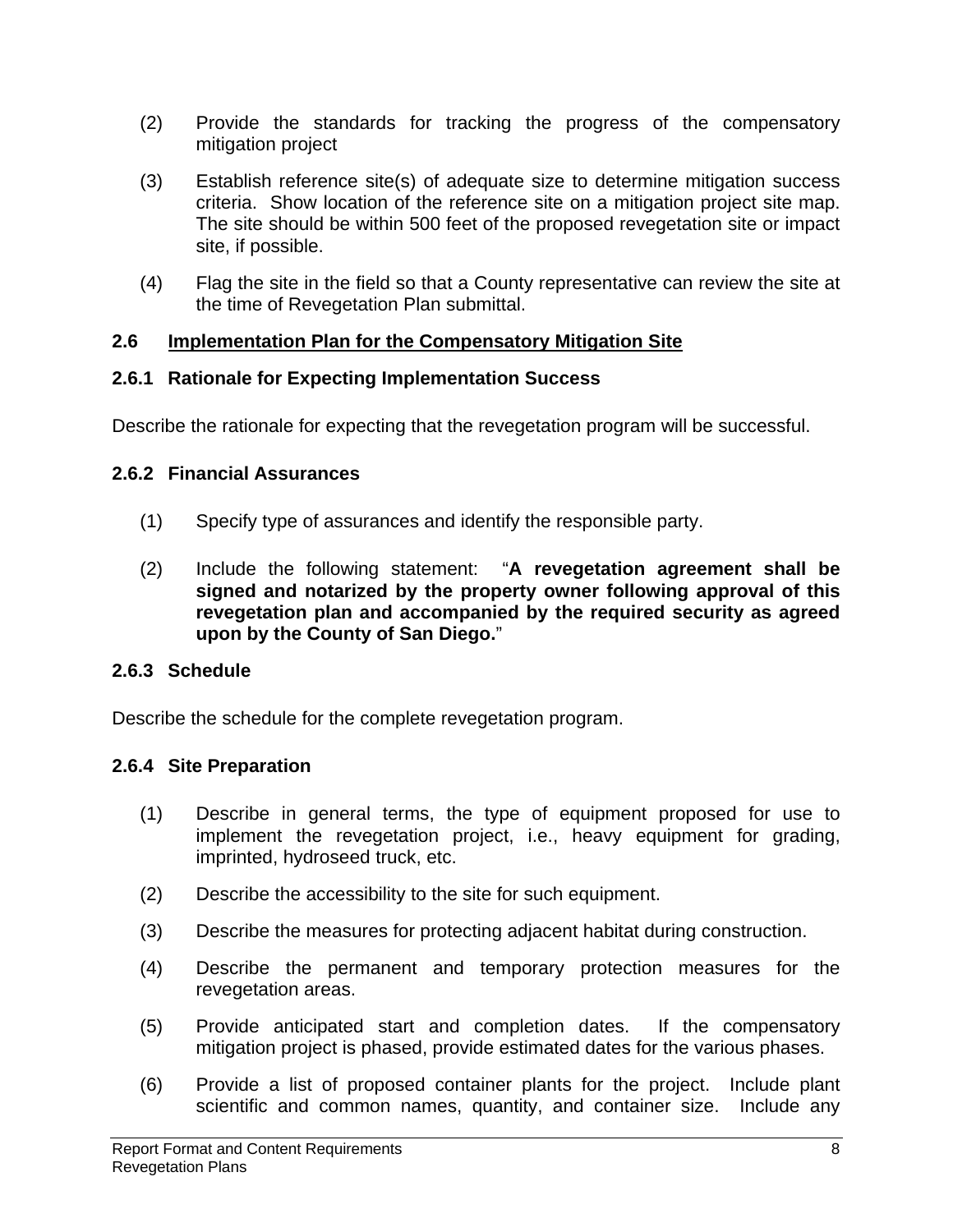qualitative requirements such as mycorrhiza innoculant. Also, include recommended plant spacing.

- (7) Provide a list for the proposed seed mixes. Include scientific and common names, pounds per acre and percent live seed. Identify any qualitative requirements such as seed scarification or inoculation. Include hydroseed slurry components (e.g. fiber mulch, bonded fiber matrix, stabilizing emulsion, and fertilizer).
- (8) Identify the sources for plant material, including the location from which seed and/or cuttings will be collected. Seed (for hydroseeding and growing container stock) and/or cuttings should be collected from the project site, if feasible. Otherwise, seed and cuttings should be collected from locations within the same sub-watershed (XXX.XX) as the project site.

## **2.6.5 Planting Plan**

- (1) Describe the requirements for soil preparation, amendments, and/or additives such as mycorrhiza. Generally, fertilizer will not be allowed.
- (2) Describe the proposed planting and seeding methods including how local propagule collection will be ensured. Provide actual anticipated collection and nursery growing and estimated completion dates. Include with planting methods any special requirements for cuttings, deep tube containers, staking and plant protection/cages.
- (3) The plans must show plants and irrigation for all areas to be restored. Planting plans and irrigation plans shall be separate sheets. The base drawing for the planting and irrigation shall include topography, grading, and drainage improvements (if applicable).
- (4) Plans shall show planting locations of container stock and seeded areas. It is advised to use a polygon with hatching identifying the plant community being restored and the list/quantity of plants being installed within the polygons. The proper placement of plants needs to consider the conditions on-site at the time of planting and other ecological factors (such as a clay lens that could not be observed until all the weeds were removed, etc), under direction of the restoration biologist. Note requirement for local propagule collection, if required. Plans shall identify seed mixes and container plants. Seed mixes should include purity and germination information and container plants shall be identified by scientific and common name, container size, and quantity.

## **2.6.6 Irrigation Plan**

(1) Describe the proposed irrigation methods. Include description of irrigation system: permanent, temporary, below grade, surface mounted, drip, bubbler, overhead spray.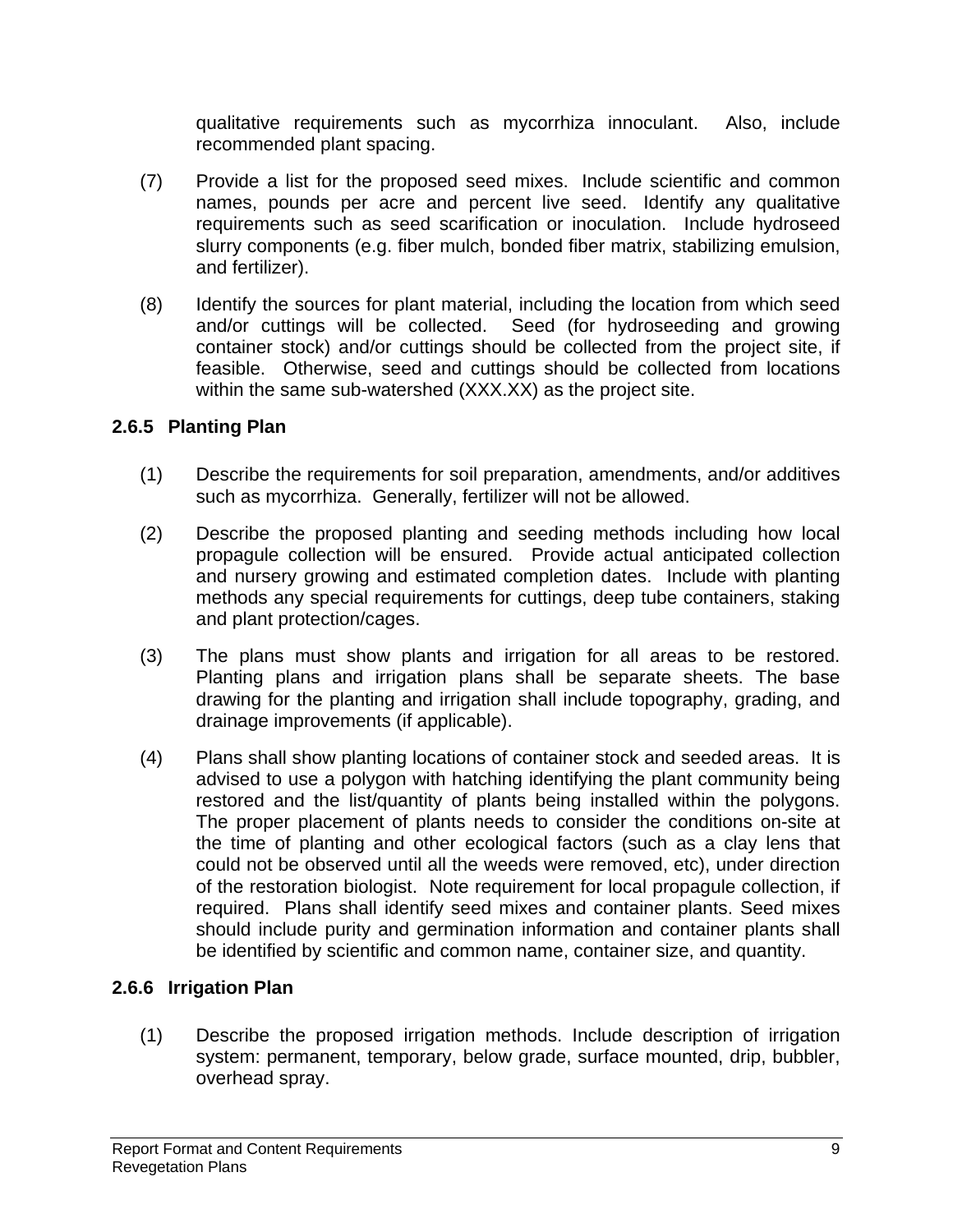(2) Irrigation Plans shall show the Point of Connection (POC), available pressure, controller location, valves, piping, and head locations (use appropriate materials if using a drip system). If the POC is beyond the limits of the revegetation area, the offsite irrigation service line to the POC should be identified. Provide the required backflow protection at the POC. Identify the power source for the irrigation controller (if applicable).

#### **2.7 Maintenance During Monitoring**

## **2.7.1 Maintenance Activities**

Describe the maintenance activities that will be done during the monitoring period, including:

- (1) Describe general irrigation maintenance needs provide flexibility to account for weather.
- (2) Provide the proposed weeding schedule. Note that the weeding schedule should represent the minimum weeding proposed. The actual schedule should be flexible, but simply stating quarterly is not acceptable. Four visits may be adequate with weeding conducted 2 to 3 times in the spring and once in the summer to adequately control exotics.
- (3) Describe the proposed pruning program or the restrictions on pruning. For example, pruning of some existing mature plants on a restoration site may be necessary to allow establishment of young plants between them.
- (4) Describe the proposed trash removal program.
- (5) Describe the proposed pest control program.

## **2.7.2 Schedule**

- (1) Provide the proposed maintenance schedule.
- (2) Provide the general proposed irrigation schedule.
- (3) Identify the proposed timing for the removal of the irrigation system.

## **2.8 Monitoring Plan for the Compensatory Mitigation Site**

#### **2.8.1 Performance Standards for Target Dates and Success Criteria**

(1) Establish success criteria based on the reference site study. Success criteria shall be established for annual assessment. Success criteria shall be established for such items as native plant cover, weed cover, species diversity and recruitment, survivorship, and plant density.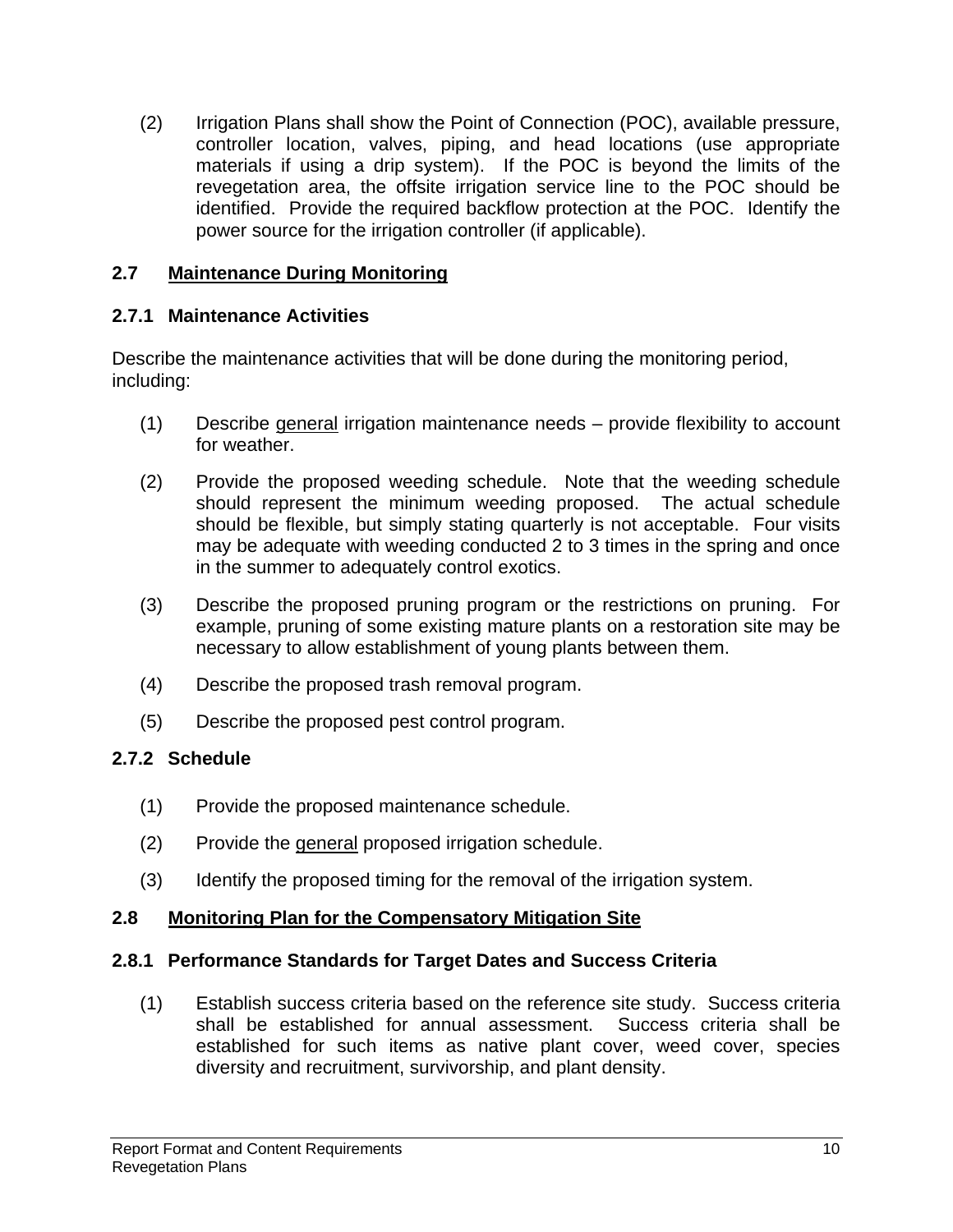(2) Describe a program for adaptive management and remedial actions if identifiable problems arise or success goals are not met.

#### **2.8.2 Target Functions and Values**

Describe the function and values that the mitigation site will have at the end of the revegetation program.

#### **2.8.3 Target Hydrological Regime (wetland/vernal pools only)**

Describe the hydrological regime the revegetation program is aiming toward for wetlands and vernal pools. If wetlands and/or vernal pools are not part of the revegetation program, disregard this section.

#### **2.8.4 Target Acreages**

Describe the acreages to be established, restored, enhanced, and/or preserved. Specify the acreage of each type, i.e., acres to be established, acres to be restored, acres to be enhanced, and/or acres to be preserved.

#### **2.8.5 Monitoring Methods**

Describe the monitoring methods to be used for assessing success.

#### **2.8.6 Monitoring Schedule**

- (1) On-site monitoring is expected to vary according to the habitat type being restored. As such, it is expected that the proposed monitoring schedule will be determined based upon best professional practice in order to achieve the success criteria outlined in this report. Provide the proposed monitoring schedule and include a discussion on how the schedule will achieve the success criteria.
- (2) Monitoring will be a minimum five years. A reduction/increase in the 5-year monitoring may be permitted/required if success criteria is/is not met within the five year period.

#### **2.8.7 Monitoring Reports**

- (1) The monitoring reports shall be submitted to the County as follows:
	- Year 1: Year-End Report
	- Year 2: Annual
	- Year 3: Annual
	- Year 4: Annual
	- Year 5: Annual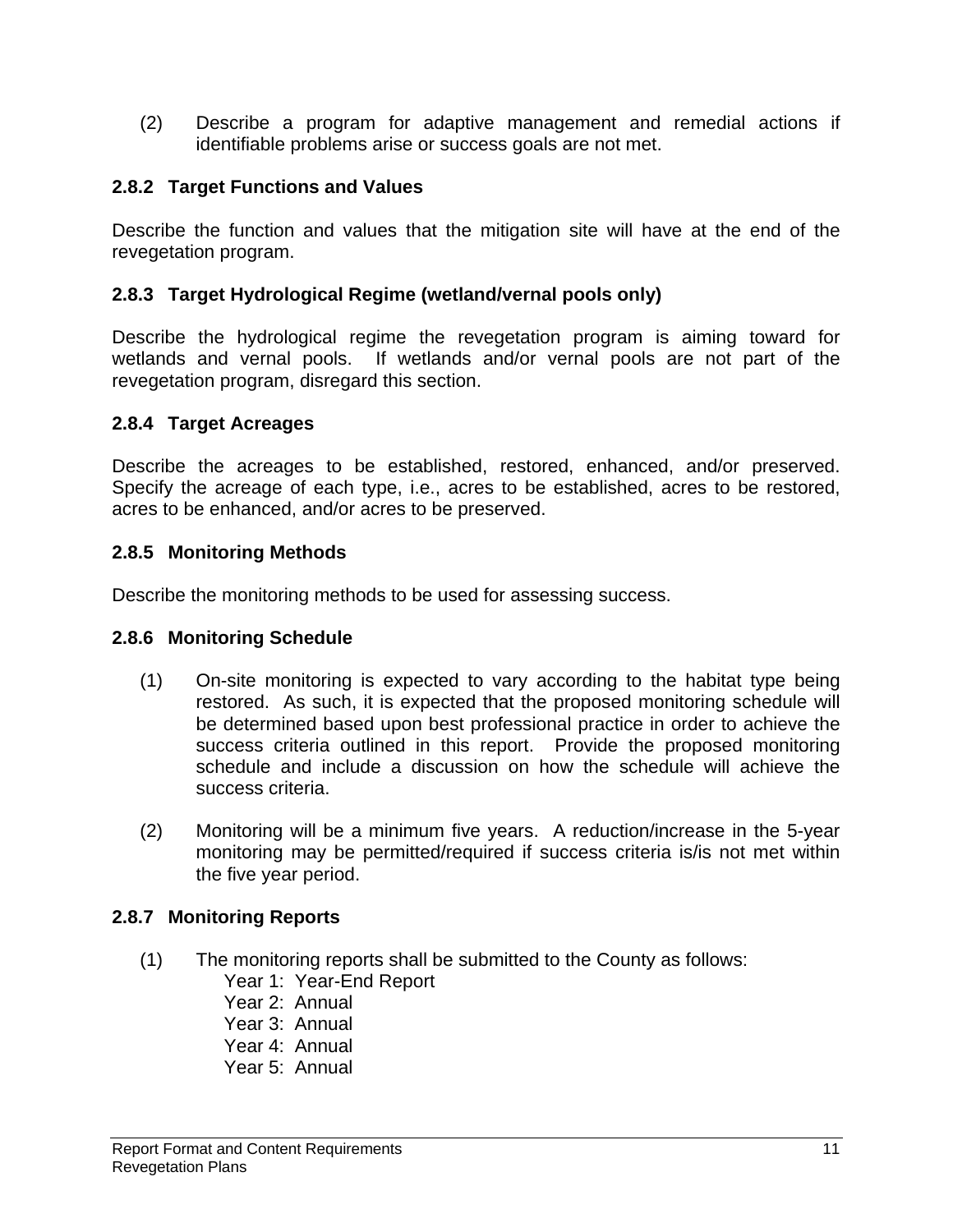- (2) Each report shall include a qualitative and quantitative analysis.
- (3) Monitoring and maintenance field data shall be included as an addendum to each report.
- (4) Reports shall be submitted to the County no later than the first week of January.
- (5) The revegetation plan must also include the following note:

"**Any significant issue or contingency that arises on the job site (e.g. plant survival issues, fire, or flooding) shall be reported in writing to the County of San Diego within two weeks from the date of the incident. Accompanying the report shall be a plan for remediation, with an implementation schedule and a monitoring schedule."**

#### **2.9 Completion of Compensatory Mitigation**

- (1) Provide Notification of Completion (written notification is required) to the County.
- (2) Agency Confirmation (*ONLY APPLIES FOR CORPS JURISDICTION*)

## **2.10 Contingency Measures**

## **2.10.1 Initiating Contingency Procedures**

Describe the procedures to initiate contingency measures if the revegetation site is not achieving the anticipated goals.

- (1) Describe the circumstances necessitating the initiation of contingency measure.
- (2) Describe a proposed plant replacement program.

## **2.10.2 Alternative Locations for Contingency Compensatory Mitigation**

Identify and describe the alternative locations that have been chosen if the mitigation site is considered inappropriate.

## **2.10.3 Funding**

Describe the mechanism for funding the contingency compensatory mitigation.